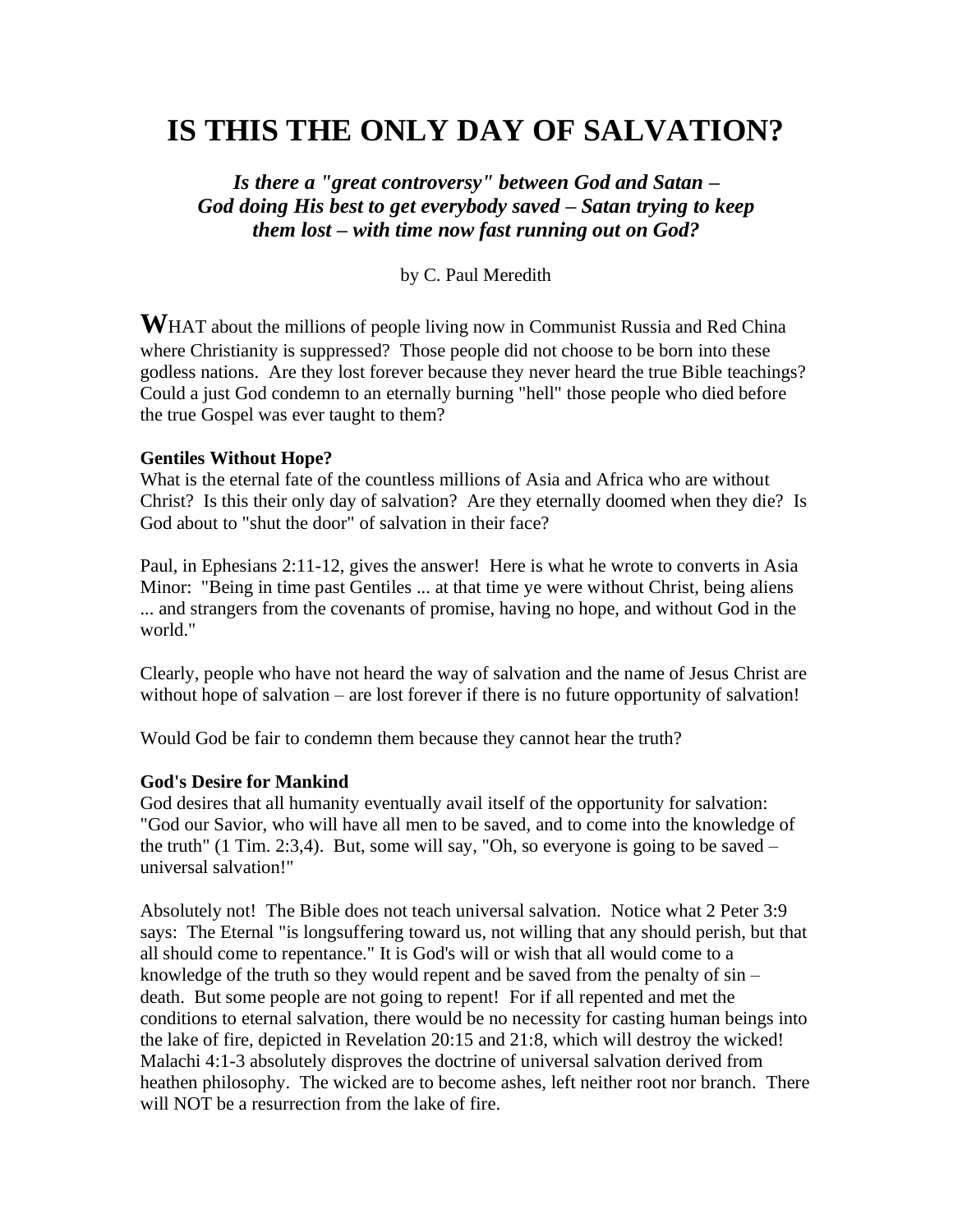But does this mean there is no hope for the millions who have died in ignorance of the true Christ? No!

God is desirous that all of us may attain eternal life. He is "longsuffering", not being quick to judge us – desirous that all will accept His way of life as revealed in the Holy Bible so we may become His spirit-born children at the resurrection. But we must choose whether we will accept His way!

# **The Common Attitude**

"Well", many will say, "it might seem from what the Bible says, that God would not be fair if He did not give those people who lived in the Old Testament times a chance in the future; but all of us since Christ are having our chance now, and we must be saved by the time Christ comes again or we will be lost."

Yes, that does SEEM to be the idea, and almost everyone today believes it to be a fact! It appears to be so evident that no one even questions the matter! It is taken for granted!

Did you ever hear it questioned? No, you probably never have in your lifetime! People do not investigate! "Everyone can't be wrong" – is the popular attitude!

It would appear from the common teachings that salvation is open to everyone today and that all one has to do now is to "join a church" and be "saved". Is everyone free to accept salvation and be saved any time one wishes to be? Or has God purposely blinded some to salvation in this day? Let us see what the Bible teaches about this subject. It concerns every one of you!

#### **Why Israel Blinded**

Note what Moses said to the ancient Israelites – the ancestors of our people today – shortly after he had led them out from Egypt: "Ye have seen all that the Eternal did before your eyes in the land of Egypt ... those great miracles: yet the Eternal [not Satan] hath not given you an heart to perceive, eyes to see, and ears to hear, unto this day" (Deut. 29:2-4).

God, Himself, had blinded Israel! They would not have known about this blindness except they had been told!

Observe also what God said He would do to Ephraim – Great Britain today – head of the ten tribes of Israel, after they had sinned: "For with stammering lips and another tongue will I speak to this people ... The word of the Eternal was unto them precept upon precept ... line upon line, here a little, and there a little (this sounds like the way in which the Bible is written today, does it not?); that they might go (not come), and fall backward (not be rescued), and be broken and snared and taken" (Is. 28:11 and 13).

What had the tribe of Ephraim done? It had sinned (vv.  $7$  and  $8$ ) – and what did God do? God hid His Laws which, if obeyed, would have preserved them from being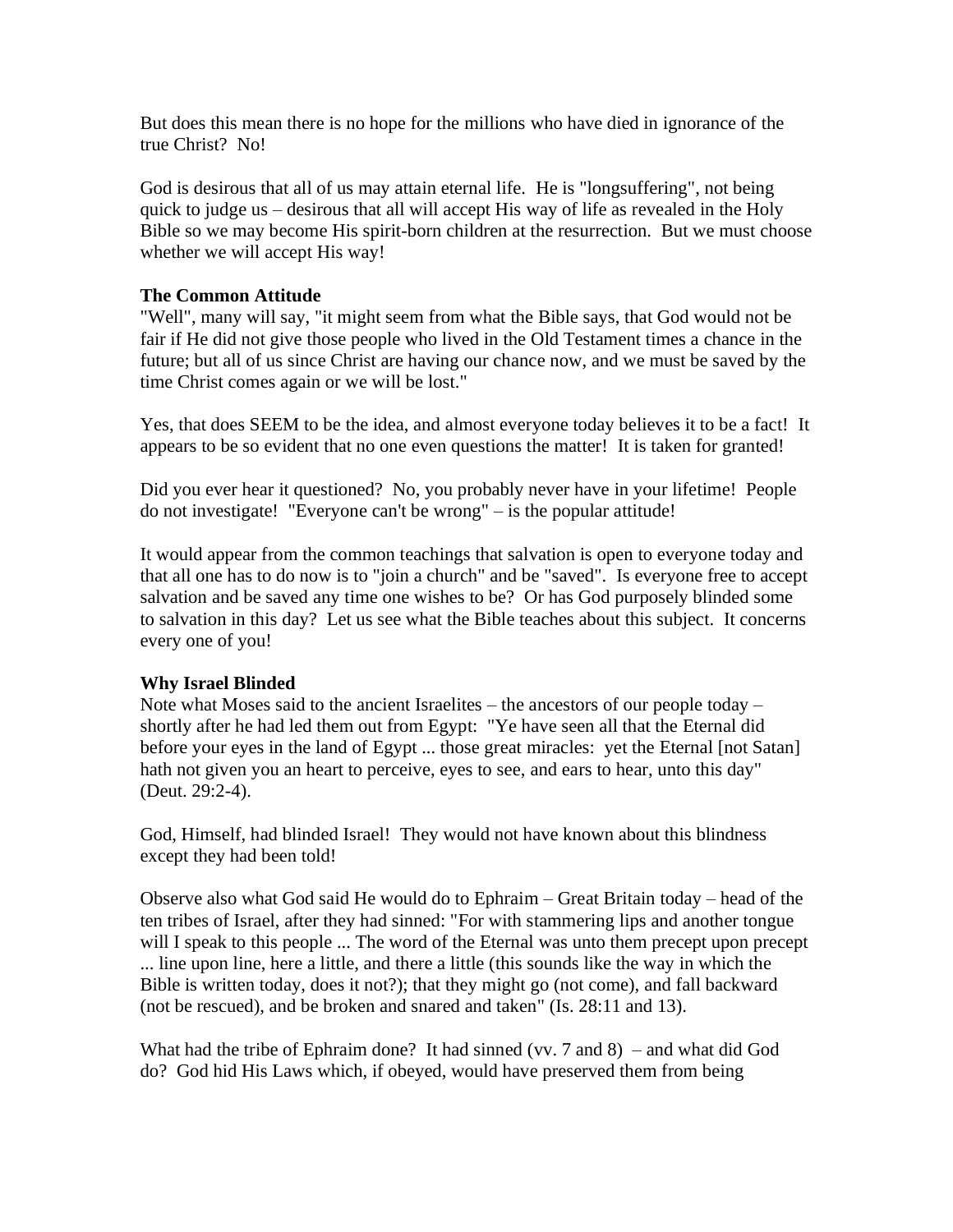punished. Because they rejected knowledge (Hos. 4:6), God blinded them so they would continue to sin and suffer its consequences.

# WHY?

Now notice Ezekiel 20. This chapter is vitally important. It is a summary of all of God's dealings with rebellious Israel. Particularly take note of verses 11 and 12: "And I gave them my statutes and shewed them my judgments, which if a man do, he shall even live in them. Moreover also I gave them my sabbaths."

What did God do when they rebelled? Verses 24 and 25 tell us: "Because they had not executed my judgments ... had polluted my sabbaths ... wherefore I gave them also (over to) statutes that were not good and judgments whereby they should not live." God said He gave them over to other laws by which they should not live! Statutes that would bring death.

All through the Bible, after it tells of God's punishments, it quotes what God said was His reason for blinding people: "That they may know that I am the Eternal." This phrase occurs over fifty times, with slight variation. Ezekiel 20:26 is an example. Yes, God wants everyone to truly know Him! Whoever rejects knowledge will be punished in order to learn of God and His ways by hard experience.

But what was the reason for blinding Israel? Are they lost forever?

# **Why God Blinds**

Man naturally wants to do things that are contrary to God's Laws. "The carnal mind [which we all have before conversion] is enmity against God" (Rom. 8:7) Compare this with Romans 3:9-18 and then with Galatians 5:17. "The flesh [man's natural heart and mind] lusteth against the Spirit and the Spirit against the flesh: and they are contrary one to the other." All have a desire – lust – to go contrary to God's Laws! (James 1:14 and Ps. 81:11-12).

A person's carnal mind remains at enmity against God until that person becomes sick and tired of the results of his own ways, repents of them, and calls on God to change him by giving him the Holy Spirit – the very mind of Christ (Phil. 2:5).

Satan has deceived man into rejecting truth and into doing what is right in his own eyes, wanting to sin – wanting to break God's Laws. It is by this means that God blinds him – not to destroy him, but to bring him to repentance! Concerning blinded Israel, Paul said: "For God hath concluded them all in unbelief that he might have mercy upon all!" (Rom. 11:32).

So ancient Israel isn't lost forever. Their time of salvation is yet coming!

Human beings, like Israel of old, want to do what they think is right. God, in love and wisdom, blinds human beings who by nature reject the truth so they will thereby learn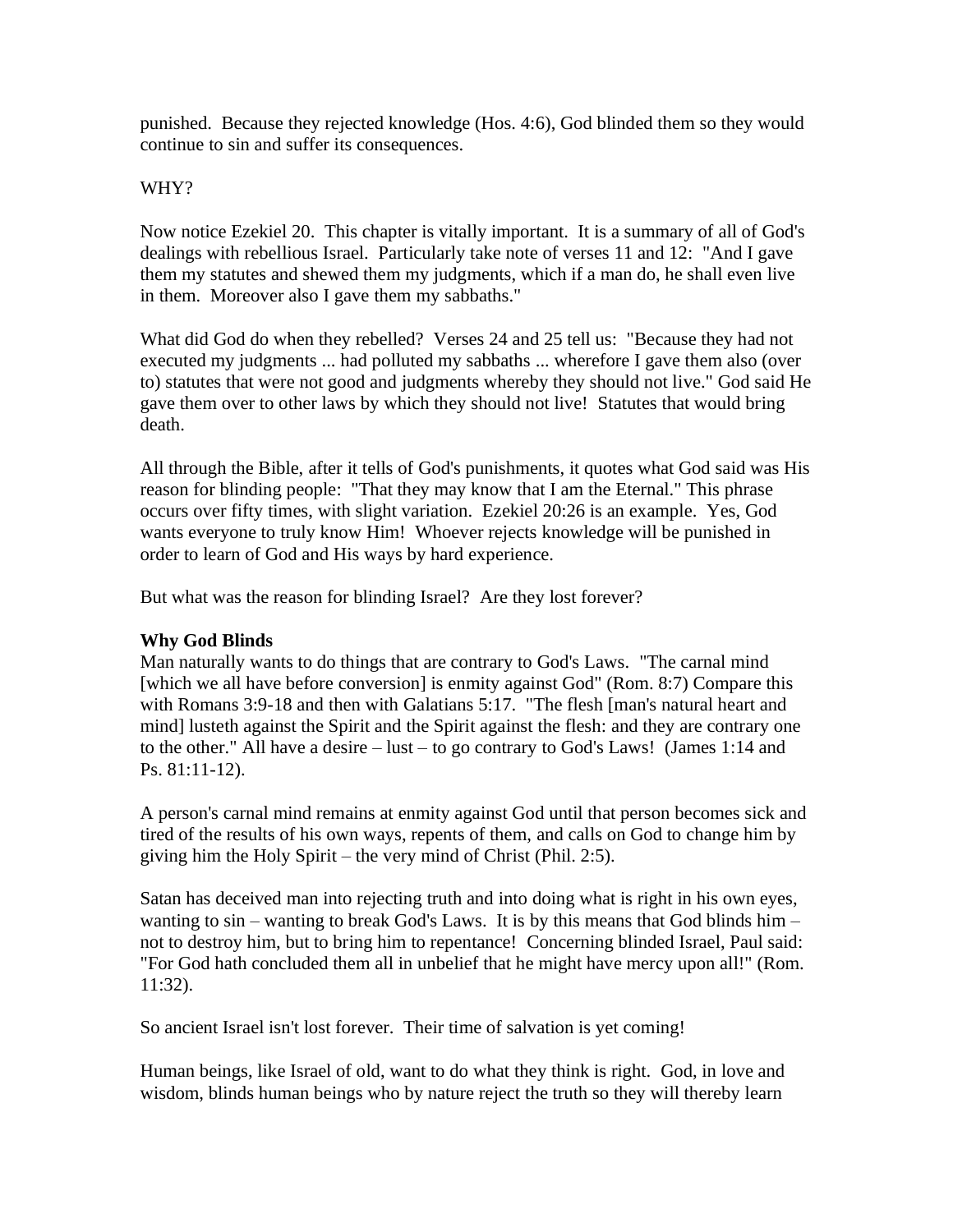their lesson all the more deeply – the lesson that human customs are wrong and only by living according to the commands of the Eternal God can one be happy!

# **The Creation of Character Takes Time**

Nothing that God has ever created begins to compare with the delicate thing that He is creating in man – CHARACTER. God knows that it takes time to do this. He, Himself, said "O that there were such an heart in them, that they would fear me, and keep my commandments always" (Deut. 5:29). God is not in a hurry to save all until they have learned their lesson. That is the reason He has allowed 6,000 years for mankind to learn it.

The Eternal let ancient Israel try various forms of human government, as the books of Judges and Kings explain. Human beings are blinded to the Kingdom of God because they believe that their forms of government are right. Today, we have democracies, dictatorships, and other forms of government. None has brought happiness!

# **Christ Didn't Try to Convert Everyone!**

Christ, in his day, did not try to disturb the spiritual blindness that was over man's mind. To the disciples He said: "Unto to you it is given to know the mysteries of the Kingdom of God: But unto them [the vast majority] that are without, all these things are done in parables: that seeing they may see and not perceive; and hearing they may hear and not understand" (Mark 4:11-12).

Do you catch the significance of this verse? The parables were spoken to hide the truth, NOT to make the meaning clearer!

But why did Jesus hide the truth from the world? What is the mysterious purpose of God that is taking shape before our eyes without our realizing it? Here is the answer:

Man does not know his own inability to rule either himself or the world as compared with the ability of God! The Father wants us to develop our initiative and ability. But He also wants us to recognize that He is the One to whom we should go with our problems and that His Laws are best and that He is the true ruler of the earth. He wants us to know that we must have His very Spirit within us to fulfill our desires (Acts 2:38).

Of all material things that God has ever created, man is far superior to others in his ability to reason, and also in his ability to make things. But – these abilities are of no value to God – indeed they are a hindrance – if man's will or desire to use these abilities is against God's will! "Thy Kingdom come, Thy will be done on earth, as it is in heaven" (Matt. 6:10). God wishes His will to be done in us!

When man has – through spiritual blindness – had opportunity to exercise his own will and seen the evil results of it, he is ready to have his old self – his own will – killed, "buried with him [Christ] by baptism into death" (Rom. 6:4), and willing to present his body as a living sacrifice to God – a living body through which God can carry out His will! (Rom. 12:1).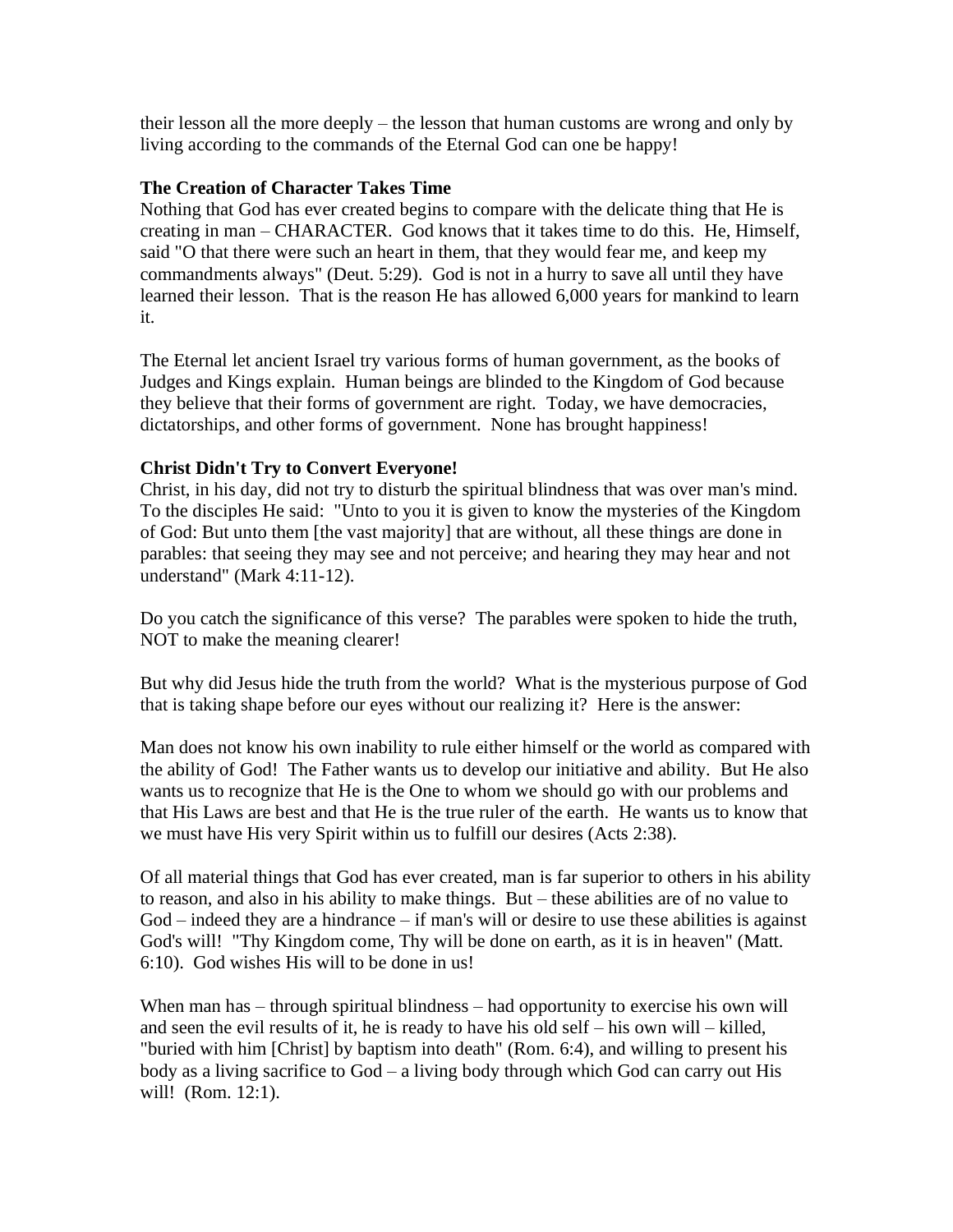#### **Are the Majority Blinded?**

Paul, speaking to the Romans concerning their Gentile forefathers, said: "As they did not like to retain God in their knowledge: God gave them over to a reprobate mind ... being filled with all unrighteousness, fornication, wickedness ... full of envy" (Rom. 1:28-29). Again, "For God hath concluded them all in unbelief [all mankind] that He might have mercy upon all" (Rom. 11:32). The Gentiles were blinded then and they are blinded today! All nations are blinded today!

What about modern Israel – the democratic nations of Northwest Europe and America? "Even so then at this present time there is a remnant [just a remnant] according to the election of grace" (Rom. 11:5). A few had received the chance of salvation – but notice verse 7: "... the rest [the vast majority] were blinded".

The same is true today. The few, whosoever will, may come to God; but the vast majority won't, because they are blinded to God's truth by thinking their ways are better! Jesus never once said that everyone is in this age called to salvation, He said, "... I pray not for the world" (John 17:9).

Paul said: "Not many wise men after the flesh, not many mighty, not many noble, are called" (1 Cor. 1:26). Only those drawn by the Spirit of God can come to God (John 6:44, 65).

In this connection some have been confused by 2 Corinthians 6:2, which seems to say that now is the ONLY day of salvation. But the word "the" in the King James version is actually misleading, because it is absent in both the Hebrew and the Greek. Actually, 2 Corinthians 6:2 was quoted by Paul from the Old Testament. Paul is quoting Isaiah 49:8. But the Hebrew text of Isaiah 49:8 does not have a definite article. Neither does the Greek text of 2 Corinthians 6:2. The first part of the verse is more correctly rendered as follows, "I have answered thy prayer, he says, in a [not the only one] day of salvation" (Knox translation).

Certainly, this is the day of salvation for those who have been called and whose minds have been opened to His truth by God. Now is their chance – their opportunity to qualify for His Kingdom. This is the day of salvation for them. But it is not the day of salvation for the vast majority. They will receive their chance – their first and only chance – at a later time. It is a day of salvation, but not the only day of salvation.

Consider also that if it were the only day of salvation in Paul's time – then it is closed to us today. But Paul was quoting a scripture hundreds of years old. Was that the time  $-$  in the days of Isaiah – the only day of salvation? Obviously NOT. Today, as in the time of Paul, it was only one of several times of salvation.

#### **Preachers Blinded Spiritually, Too!**

So we see that the vast majority of all races today are blinded! The preachers are among those blinded: "Many shall follow their [the false teachers] pernicious ways" – the many – not the few! (2 Peter 2:1-2). "Broad is the way that leadeth to destruction" (Matt.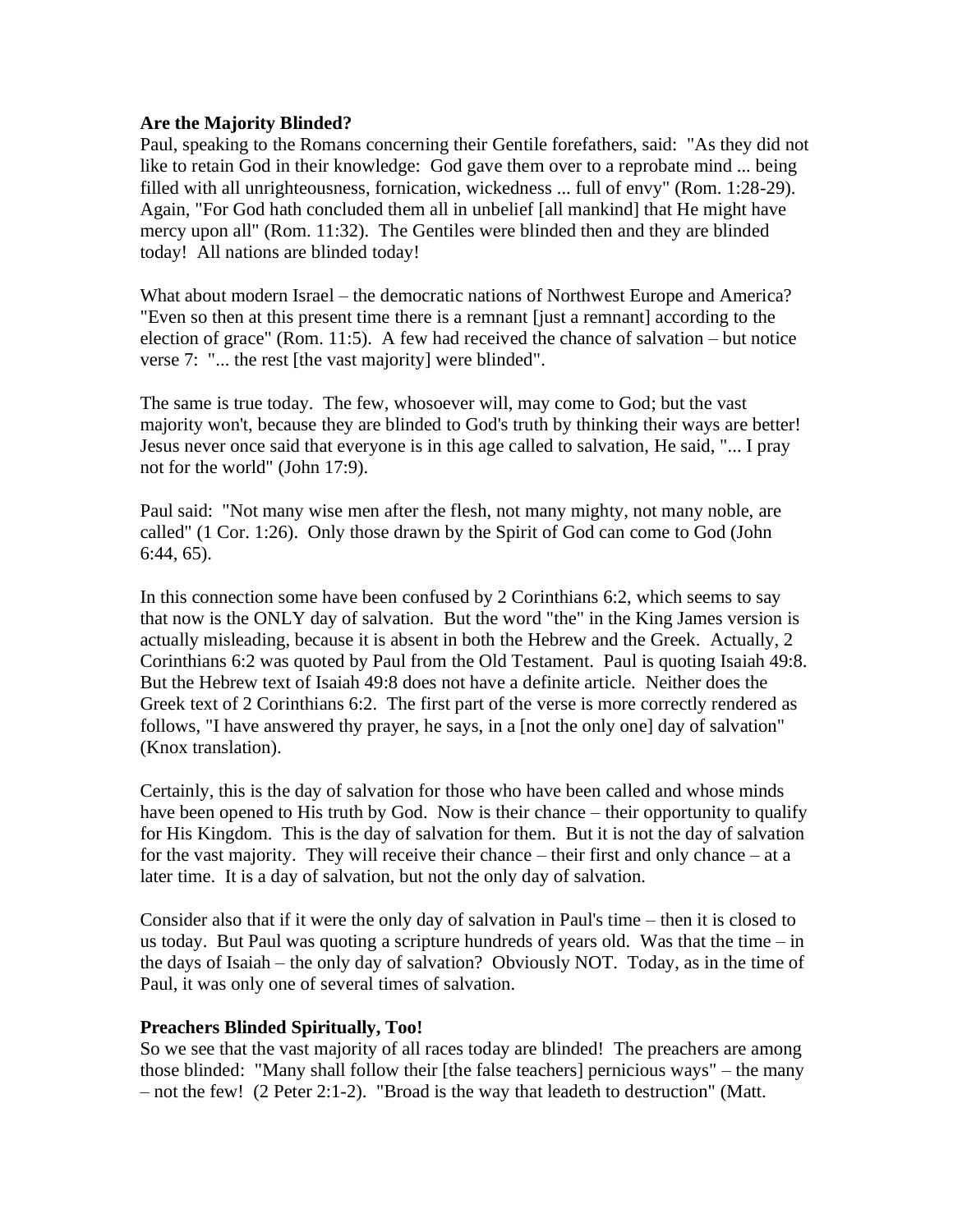7:13). People today are spiritually in Babylon! Remember, it is a great religious power stemming from the ancient city of Babylon – "Babylon the great" – not Babylon the small – deceives this world (Rev. 17:2, 5; and 18:4).

The vast majority will continue to remain so blinded that they will even fight against Christ at His second coming – not recognizing who He is. The devil will have them so deceived that they will think Jesus is "antichrist" (Rev. 17:13-14).

People today who are blinded to the truth can have salvation now if, after suffering the consequences of sin, they will earnestly ask God (Luke 11:9-10, 13) to show them His ways (remove their blindness) and then be willing to follow these ways after they are revealed.

Only a relatively small number will receive salvation in this age. Those will be used to teach, rule, and judge those called later in the millennium (Rev. 1:6; 1 Cor. 6:2).

But what of the vast blinded majority who never had an opportunity? Are they damned because they were blinded to the ways of salvation?

# **Future Chance for Blinded?**

Now, as God is just, and as it is He who has permitted the majority to be blinded, then He will have to remove the blindness to give them a chance – their first chance – not a second chance!

He has promised to do it! "And he will destroy in this mountain the face of the covering cast over all people, and the veil that it spread over all nations" – the veil of spiritual darkness (Is. 25:7). It is no stigma or disgrace to your loved ones or others that they are among those that are blinded now. God's plan calls for the removal of blindness from only a few now. It is His responsibility!

# **Salvation in Millennium**

God has allotted six thousand years to mankind here on this earth in which they can try out all methods of which they think will bring them happiness. Look at the world today for the results! Now – in this very end time – man is writing a finish to a history of his poor attempt to rule himself without God's help – a history that all may profit by when they have their first chance. The world today is feverishly preparing to drench itself in a bath of blood.

What happens after this?

"The people that walked in darkness [blindness] have seen a great light [the blindness removed] ... for unto us a child is born ... and the government shall be on his shoulder ... of the increase of his government and peace there shall be no end" (Is. 9:2-7).

This tells of Christ's birth and of His taking over the rule of this earth for 1000 years at His second coming (Rev. 20:4). This is the long awaited millennium.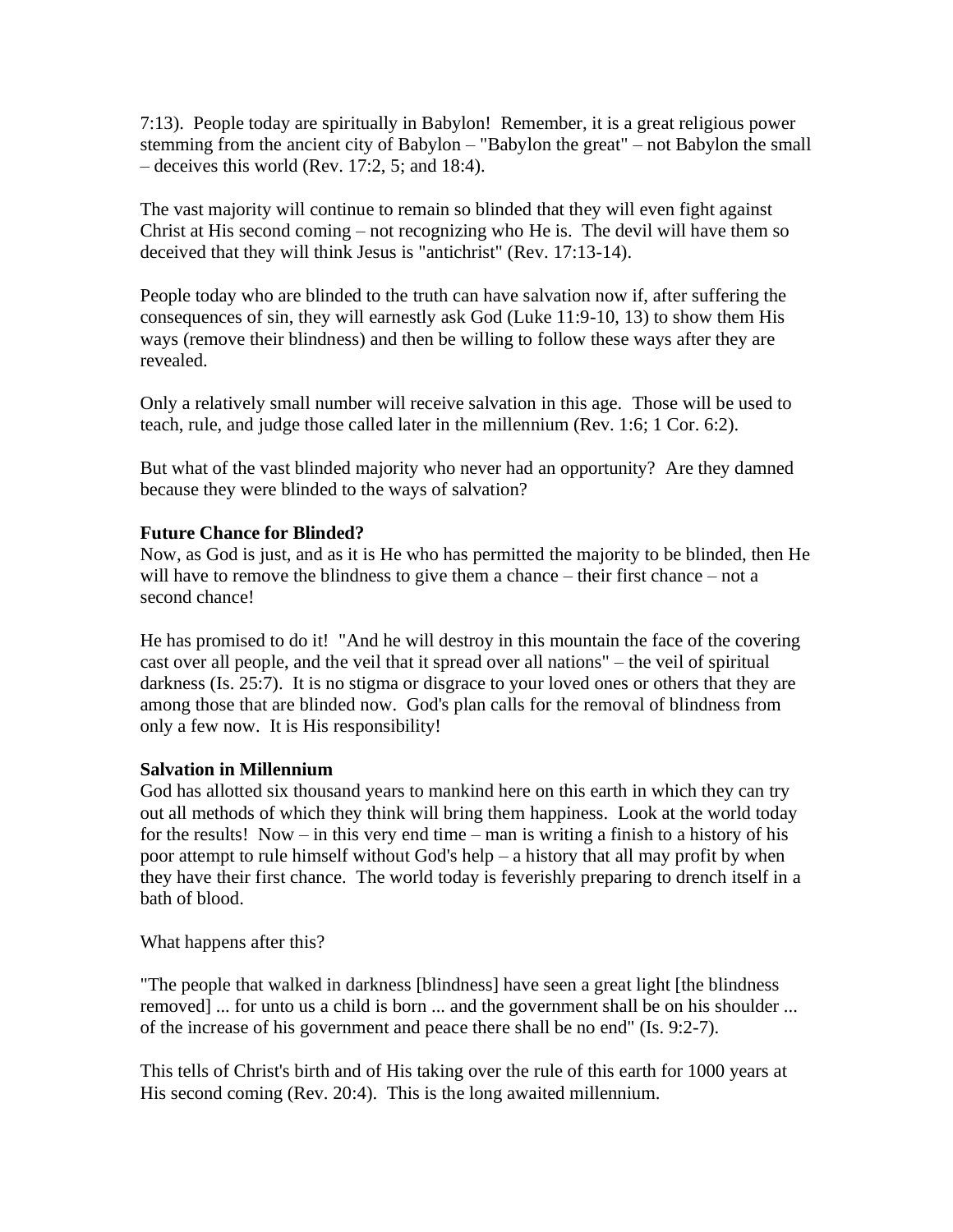This is the time God has set to really start to save the people. Blindness will be removed; the people will see God's mercy and laws clearly. All who are blinded today, but who live into that period, will have their first opportunity for salvation. Christ will come with "ten thousands of His saints" to execute judgment and convince all that are ungodly of their ungodly deeds" (Jude 14, 15). The devil will be chained so he cannot deceive people (Rev. 20:1-3). The saints will be ruling the nations here on earth (Dan. 7:27; Luke 19:17; Rev. 2:26,27; 5:10).

Christ will pour out His Spirit on all flesh, (Acts 2:17) and the earth shall be full of the knowledge of the Eternal (Is. 11:9). God will cleanse the people and give them a new heart and a new spirit, and cause them to walk in His statutes and judgments (Ezek. 36:25-27). The whole chapters of Isaiah 11 and Zechariah 14 describe this time more fully.

But the people who live on from this life into the thousand-year period are relatively few compared to the millions and millions that have died blinded. What about them?

#### **When Is Vast Majority Saved?**

Notice Revelation 20:5: "The rest of the dead lived not again until the thousand years were finished." Now read verses 11-12: "And I saw a great white throne and him that sat on it ... and I saw the dead, small and great, stand [a resurrection] before God, and the books were opened ... which is the book of life, [there is a chance of obtaining eternal life] and the dead were judged out of those things which were written in the books ...."

They are to be judged by the Word of God – the books of the Bible – in accordance with what they have done in this life and what they will do after they are resurrected to mortal life!

The scene in Revelation 20 pictures the climax of God's plan – the great white throne judgment, when the vast number of unsaved dead will be resurrected and be given their first chance for salvation – all those millions and millions who have lived and died since the time of Adam up through our age, and have not known the true way to eternal life!

Salvation will be open to all then resurrected, just as in the thousand-year reign of Christ on earth, only now there will be many more to accept it after the millennium.

This will not be a SECOND CHANCE! Here's why. If they were blinded by God when they formerly lived, they never had a first chance! The ancient inhabitants of Tyre and Sidon will be resurrected and those people who were formerly blinded will be given their first chance (Matt. 11:22). Also, the people of Sodom and Gomorrah will be resurrected, (Matt. 10:15) and their deceived citizens will be given their first chance. God is a just God. He is giving even the worst of the people who were blinded before Christ's second coming their first opportunity to receive salvation!

Ezekiel 37:11-14 gives a good picture of how this physical resurrection will be accomplished for all people. Here it is speaking of Israel as a type of all nations. This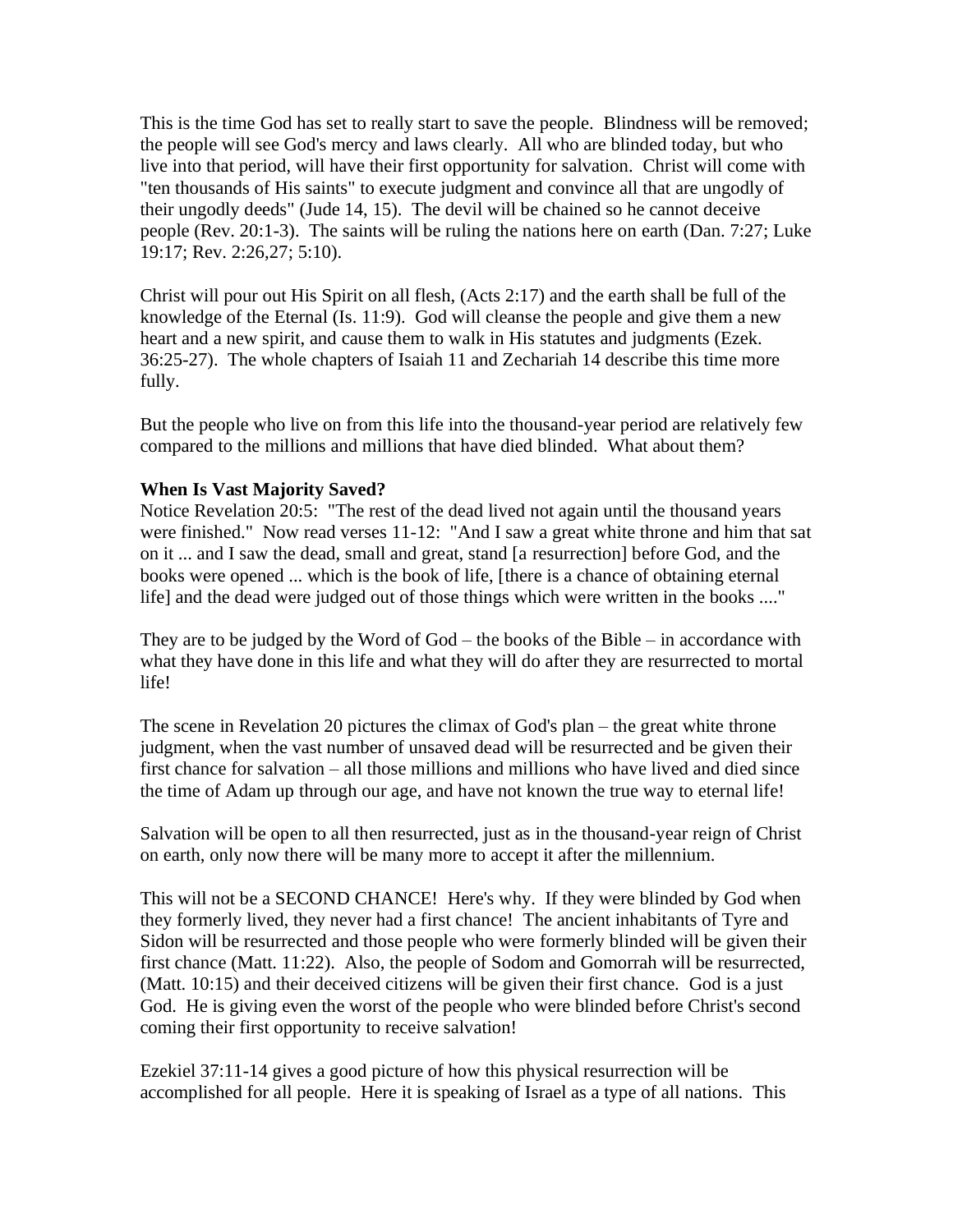shows how the spiritual begettal and growth comes about. Here are people receiving the Father's Holy Spirit for the first time, just as a few are being called today to receive it.

People will live in the physical flesh for a period of time sufficient to be given a just and fair opportunity to receive salvation – eternal spirit life in God's Kingdom. But they will have to choose whether or not to accept God's way (Deut. 30:19).

All this information ought not to come as a surprise! For anyone could and would know of it if he were observing God's command to keep the Holy Days, which show God's plan of salvation for the world. In Leviticus 23:34, the feast of ingathering or Tabernacles represents salvation in the 1000-year period; and the eighth day in verse 36, represents the great white throne judgment period where the vast majority will be resurrected and have their first opportunity to be saved from sin.

All this is explained in our reprint titled [Never Before Understood,](http://biblefund.org/never_before_understood.htm) available in our Study Topics section (II - Bible) on this site.

No, the blinded world today does not understand that the Father is in the process of making from mortal man, here on this earth, a spirit family of His very own  $-$  a family that is being carefully trained. His family will constitute the Kingdom of God, living by and administering His Laws of love which are written in the heart and mind (Jer. 31:33- 34; and Heb. 8:10).

After blinded man has had a lifetime of sad experience by living by his own way of life, then is resurrected back to this earth and has his blindness removed so that he can see and practice God's way of life – the only way that leads to happiness, and can see how much better God's way is than his own – then, and only then, is it that God really starts to save the vast majority of mankind and give eternal life to those who are willing to come under His loving rule and aid Him in administering wisely the great power He will share with them!

\_\_\_\_\_\_\_\_\_\_\_\_\_\_\_\_\_\_\_\_\_\_\_\_\_\_\_\_\_\_\_\_\_\_\_\_\_\_\_\_\_\_\_\_\_\_\_\_\_\_\_\_\_\_\_\_\_\_\_\_\_\_\_\_\_\_\_\_\_\_\_\_

#### **Disclaimer**

\_\_\_\_\_\_\_\_\_\_\_\_\_\_\_\_\_\_\_\_\_

Through this website you are able to link to other websites which are not under the control of the Bible Fund. Also, we may refer to other sources on the Web. The inclusion of any link does not necessarily imply a recommendation or endorsement of the views expressed within those sites.

Our policy is based on the principle given by Jesus Christ when He said to His disciples: "And as ye go, preach, saying, The kingdom of heaven is at hand.... freely ye have received, freely give." (Matthew 10:7-8.) Readers may download articles from the Bible Fund website. When doing so, we request that readers using our articles elsewhere, please include the name, address and disclaimer seen at the end of our articles.